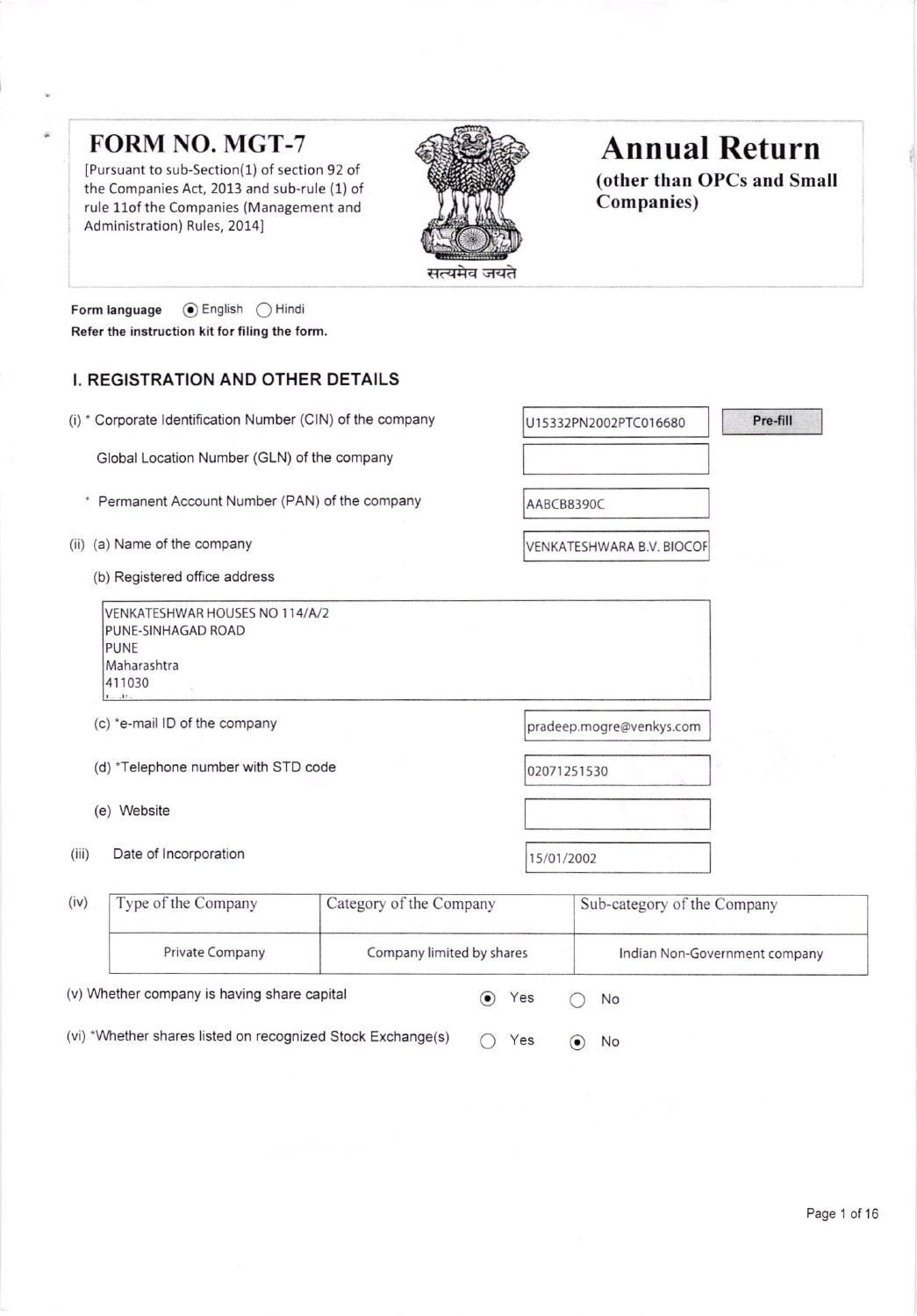| (vii) *Financial year From date   01/04/2020                                                                                       | (DD/MM/YYYY)<br>To date | 31/03/2021                     | (DD/MM/YYYY) |
|------------------------------------------------------------------------------------------------------------------------------------|-------------------------|--------------------------------|--------------|
| (viii) *Whether Annual general meeting (AGM) held                                                                                  | Yes<br>$\bullet)$       | No                             |              |
| (a) If yes, date of AGM<br>30/09/2021                                                                                              |                         |                                |              |
| (b) Due date of AGM<br>30/09/2021<br>(c) Whether any extension for AGM granted<br>II. PRINCIPAL BUSINESS ACTIVITIES OF THE COMPANY | Yes                     | No<br>$\left( \bullet \right)$ |              |

 $|1$ 'Number of business activities

| S.No | Main<br>Activity<br>group code | Description of Main Activity group Business | Activity<br>Code | Description of Business Activity                                            | $%$ of turnover<br>of the<br>company |
|------|--------------------------------|---------------------------------------------|------------------|-----------------------------------------------------------------------------|--------------------------------------|
|      |                                | Agriculture, forestry, fishing              | IA4              | Support activities to agriculture and Other<br>Activities including hunting | 85.22                                |

## III. PARTICULARS OF HOLDING, SUBSIDIARY AND ASSOCIATE COMPANIES (INCLUDING JOINT VENTURES)

\*No. of Companies for which information is to be given  $\vert$ 2 2

Pre-fill All

| S.No | Name of the company           | CIN/FCRN | Holding/ Subsidiary/Associate/<br>Joint Venture | % of shares held |
|------|-------------------------------|----------|-------------------------------------------------|------------------|
|      | Wayward Acres Inc.            |          | Subsidiary                                      | 97.96            |
|      | Blue Ridge Avian Services Inc |          | Subsidiary                                      | 100              |

## IV, SHARE CAPITAL, OEBENTURES AND OTHER SECURITIES OF THE COMPANY

### (i) \*SHARE CAPITAL

(a) Equity share capital

| <b>Particulars</b>                           | Authorised<br>capital | <b>Issued</b><br>capital | Subscribed<br>capital | Paid up capital |
|----------------------------------------------|-----------------------|--------------------------|-----------------------|-----------------|
| Total number of equity shares                | 5,000,000             | 1,285,711                | 1,285,711             | 1,285,711       |
| Total amount of equity shares (in<br>Rupees) | 50,000,000            | 12,857,110               | 12,857,110            | 12,857,110      |

#### Number of classes 11

| <b>Class of Shares</b> | Authorised | <b>Ilssued</b><br>capital | Subscribed | Paid up capital |
|------------------------|------------|---------------------------|------------|-----------------|
| <b>Equity Shares</b>   | capital    |                           | capital    |                 |